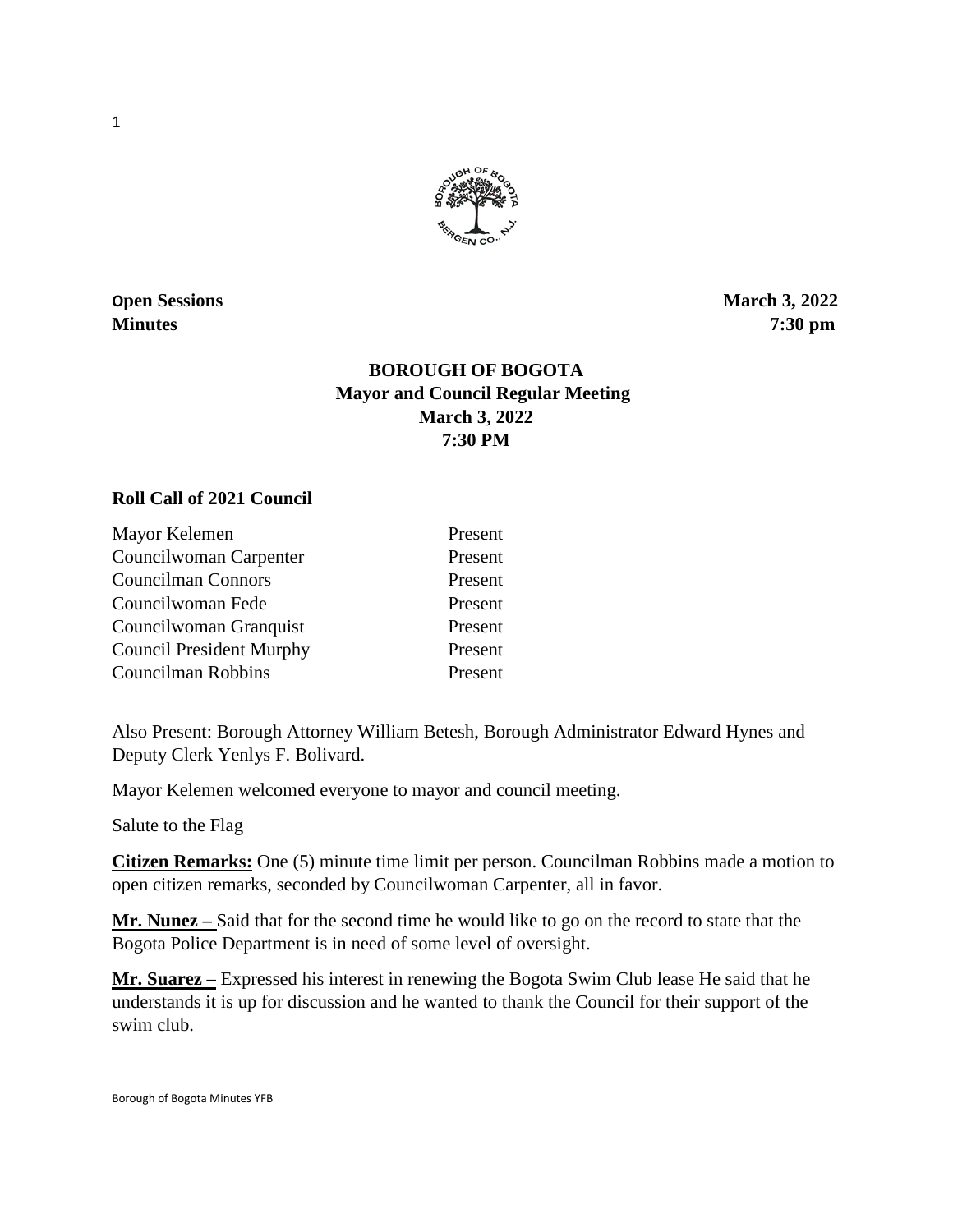**Ms. Harper –** Congratulated the team that put together the recent presentation called Educate Do not Escalate program. She said it was a great presentation and hopes the town offers more of it. Additionally, she mentioned that Bald Eagles are protected under New Jersey State law, and there have been some sightings of the Bald Eagle at the park. She also expressed some concern regarding the possibility of moving forward with the Rec Center and the use of unattractive materials to build it.

**Mr. Moreno –** Addressed the issue of parking by his residence located at 270 Orchard Terrace, and would like to know if lines can be painted to outline parking spaces on the street.

**Mr. Fede –**Said that the Recreation Center Project is still viable and does have bipartisan support, however he would like to know the reason 3 members voted "no" on the change of use, because that resolution would permit the project to move forward. He wished, Mr. Lerch had not kept referring to the gross amount of the bond. Additionally, he encouraged the council to look into shared service agreements with other towns.

Motion was made by Councilman Robbins to close citizen remarks, seconded by Councilwoman Carpenter, all in favor.

## **Mayor and Council answered citizen remarks:**

**Councilwoman Carpenter** – Addressed Ms. Harper questions about the type of unattractive materials to be used for the Recreation Center by saying that she is not aware of it. Regarding Mr. Moreno, she advised him to contact the police department about his parking concern. They might be able to add lines in the street. And for Mr. Fede questions about shared services, she said the Borough is reviewing some options.

**Council President Murphy**- Addressed Mr. Nunez' question by saying that his concern should be followed through and she will look into it again with the direction of the attorney. As for Ms. Harper, she said it was interesting she made a reference to the bald eagles, which was kind of fascinating. And in regard to the recreation center it is on for discussion, because the project hasn't ended. To address Mr. Fede, in regard his questions, she said that she had never agreed that the building should have been on that property, and has not been in favor of its current location.

**Councilwomen Fede**- Addressed Mr. Nunez' comments about the Police Department and said she had reviewed the matter. She also said that she has spoken with Mr. Nunez on several occasions regarding the matter. In response to Mr. Fede's comments about shared services, she agreed that it makes sense to have shared services.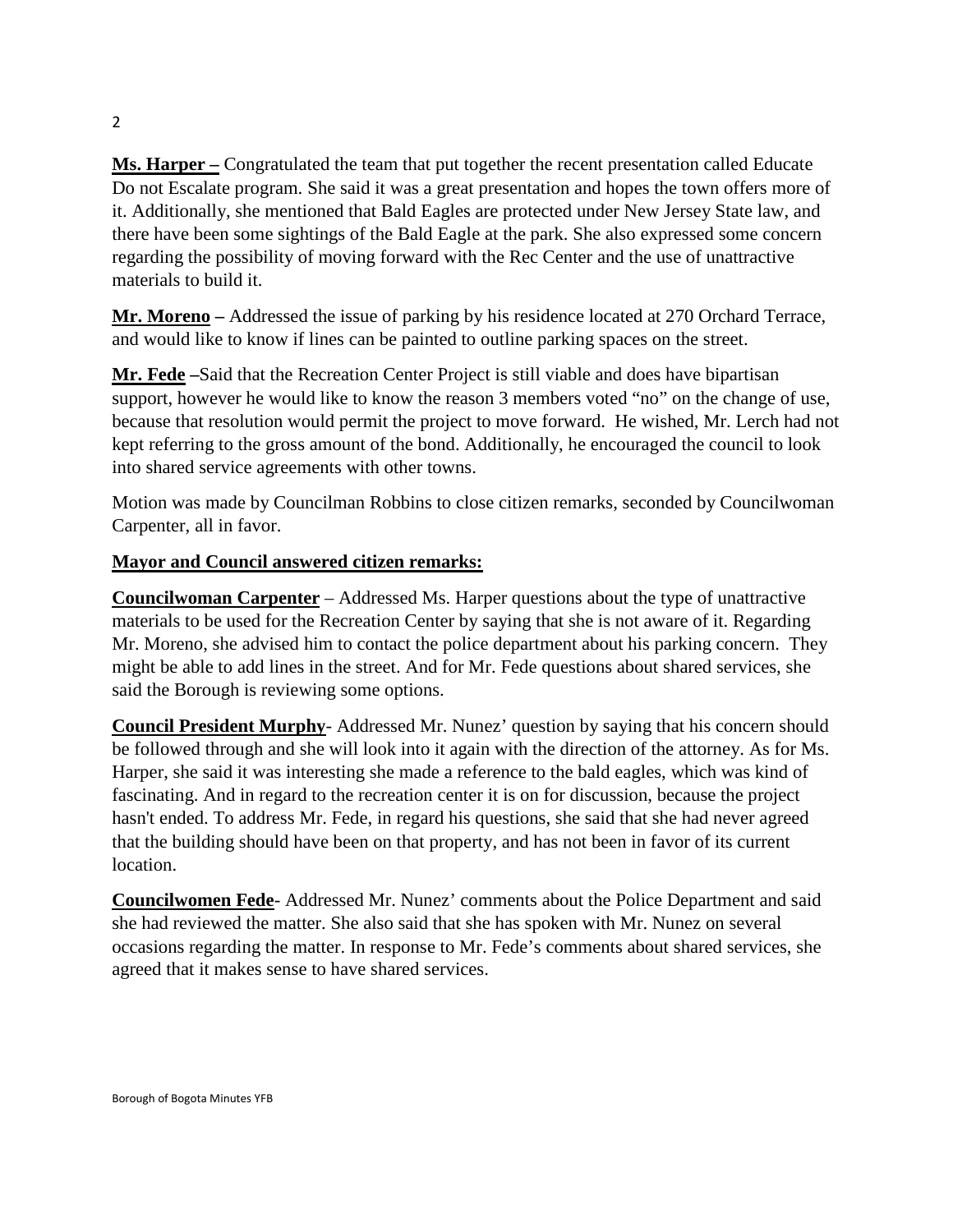**Councilman Robbins**- addressed Mr. Fede's question on the reason 3 members voted "no" on the change of use resolution, by saying it was because he wanted to put the project on a temporary hold.

**Councilwomen Granquist -** Regarding recycling shared services, she said it was confirmed that the DPW Superintendent Mr. Kohles did provide the requested information. However the figures in the Borough's tonnage reports combined the curbside pickups with the recycling center. Therefore, more data collection must be done to complete the Village's questionnaire.

**Councilman Connors-** Addressed overnight parking concerns by saying that he agreed with Councilwoman Carpenter and Councilman Robbins that the town has very narrow streets, and most of the people in town doesn't agree with having overnight parking. But he is in agreement to look into the other options to try to help the residents with the overnight parking.

**Mayor Kelemen-** Regarding the recycling center shared service, he said it is in progress and the Borough is discussing the possibility of a shared service with another town.

#### **Discussion:**

## **Swim Club lease renewal for the 2022 season**

Borough attorney Betesh -explained that the Borough had leases that ran for multiple years, but when the issues with COVID arose, and there were some questions about whether or not the club would be forced to close, some provisions were worked into their lease agreements where the rent that they paid could be prorated depending upon how many weeks the pool season remained open. These newer leases ran for one year terms, and the question before the Council was whether to renew the swim club's lease under those same terms, or to return to the language in the earlier leases.

After a discussion, the council agreed to renew the lease under the same modified COVID terms for an additional year.

Councilwoman Carpenter stepped off the virtual dais and commented on the swim club lease as a citizen, with the permission of the Borough Attorney.

Motion was make by Councilman Connors, to extend the lease under the same terms as last year, seconded, councilwoman Fede. All in favor. Councilwoman Carpenter recused herself from voting. The lease will run until January 31, 2023. Resolution Number 2022- 66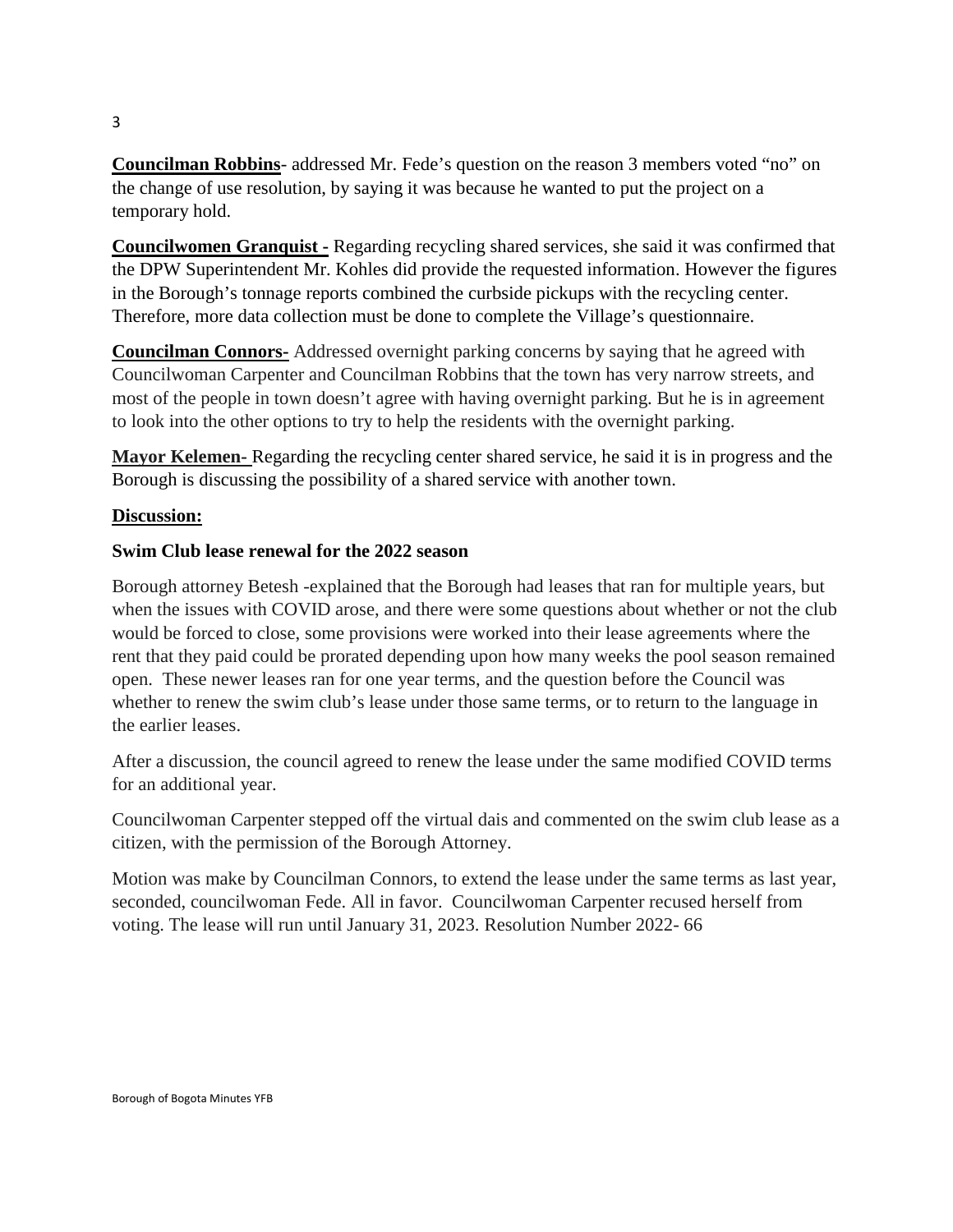## **Authorizing to re-advertise to re bid for recreation center.**

The Mayor and Council discussed the needed to find a contractor that will be able to perform the construction for the current budgeted cost. At the February 17, 2022 Mayor and Council meeting, the Council did not pass an Ordinance to increase the bond for the Recreation Center.

Motion was made by Council President Murphy to authorize the re-advertisement of bids for the recreation center, seconded Councilman Connors. All in favor. This will allow the Council to open negotiation with the contractors for minor changes to reduce the cost of the project, should the next round of bids also get rejected on the basis of cost. Borough Attorney Betesh advised the Governing body that substantial changes to the building or the parking lot cannot be considered in a negotiated procurement. Resolution number 2022-68.

## **Consent Agenda**:

## **Resolution to be voted on separately:**

PC22-04 Payment of Claim - Motion made by Councilwoman Carpenter seconded by Council woman Granquist to accept the payment of claims. Councilwoman Fede mentioned that PSEG bills were included in this bill list.

## **Public Hearing of Ordinance**

Deputy Clerk Yenlys Flores-Bolivard read the ordinance by title: 1572, an Ordinance to Amend Ch 23-Police Department--the creation of the Rank of Lieutenant for the Bogota Police Department.

Motion was made by Councilwoman Fede to open Public Hearing for Ordinance 1572, an Ordinance to Amend Ch 23-Police Department (Creation of the Rank of Lieutenant) seconded by Councilwoman Carpenter All in favor.

#### **Open for public comments:**

No public comments.

Motion made by Councilwoman Carpenter to close public comments for Ordinance #1572, seconded by Councilman Connors. All in favor.

Motion made by Councilman Robbins to adopt 1572 an Ordinance to Amend Ch 23-Police Department (Creation of the Rank of Lieutenant), seconded by Councilwoman Fede. All in favor

#### **Approvals of the Minutes:**

Motion was made by Councilman Robbins to approve the Minutes 02/03/2022, seconded by Council President Murphy. All in favor.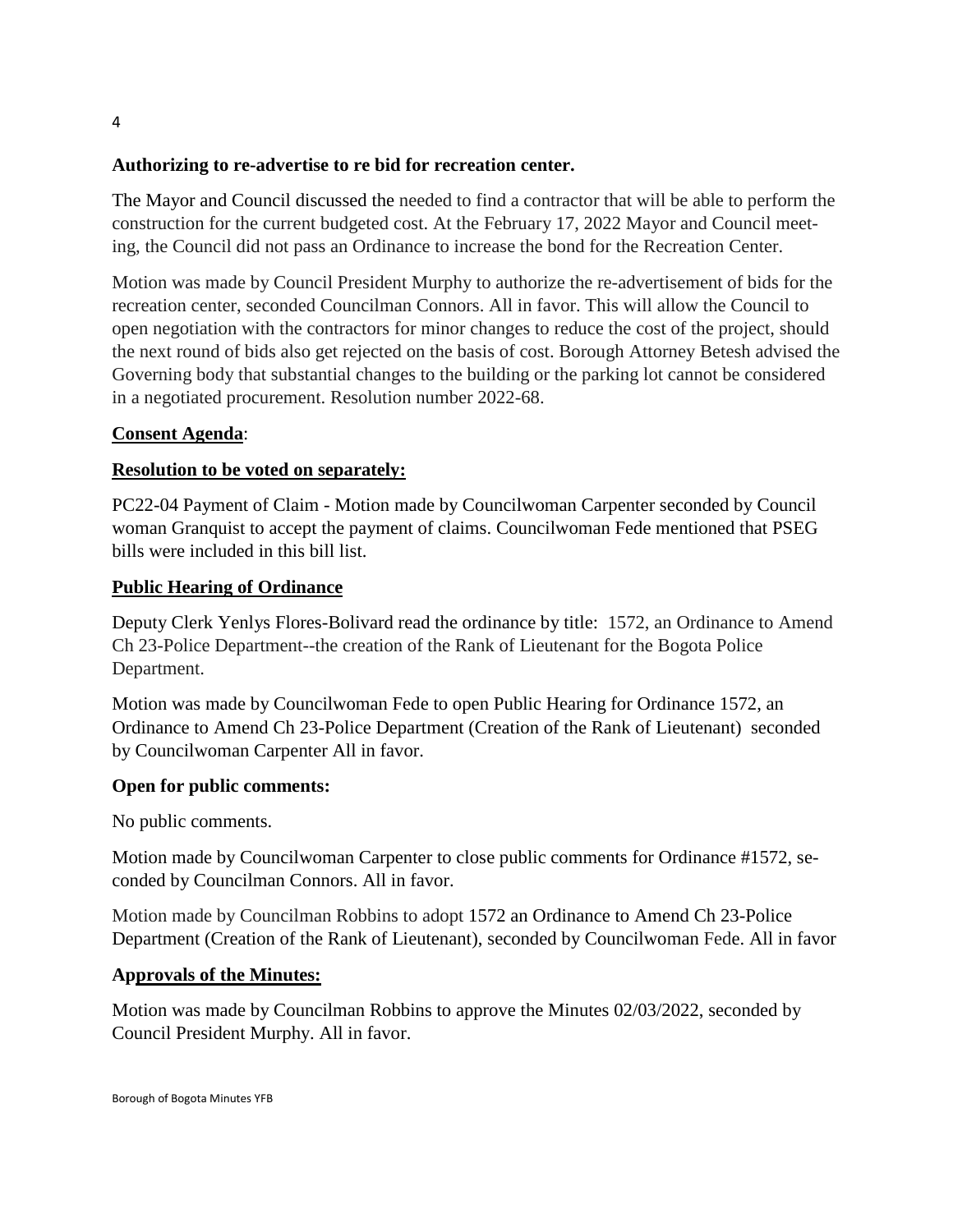## Closed Session Minutes

Motion was made by Councilwoman Carpenter to approve Closed Session Minutes 02/03/2022, seconded by Councilman Connors. All in favor.

## **2nd Citizen Remarks**:

One Five (5) minute time limit per person

Motion was made by Councilwoman Fede to open the second citizen remarks, seconded by Councilwoman Carpenter. All in favor.

**Mr. Nunez-** Commented on the renewal of the swim club lease by saying that since Councilwoman Carpenter is president of the swim club she should've recused herself from making any comments. Asked if any of the Council members had contacted the low bidder for the Rec Center. All members' present said no.

**Ms. Harper** – Agreed that a shared service will be beneficial for the town.

**Ms. Bernie –** Asked if any of the council has reach out to other towns for shared services like Hackensack, or if anybody reached out to the new owners where the recycling center is currently located to do a short term-lease.

#### **Mayor and Council answered citizen remarks:**

**Councilwoman Carpenter-** addressed Mr. Nunez comments regarding the swim club by saying that she does not earn a profit by being the president of the Swim Club. Therefore, she was allowed to recuse herself and answer a question. Regarding Ms. Bernie question she had asked that same question to the Mayor, Council, and Attorney if anyone had gotten in contact with the new owners of the Out water building but no one from the Council answered.

#### **Reports:**

#### **Five (5) minute time limit per Council Member**

Mayor, Council Committees, Borough Administrator, Borough Attorney, Deputy Clerk

**Mayor Christopher Kelemen** announced the retirement of the Bogota Recreation Director Mr. Jim Moore. He said, Mr. Moore has served in this position for over 22 years. His retirement will go into effect at the end of May. Another announcement was the resignation of Borough Clerk Ms. Jeanne Cook and thanked her for her time and dedication to the Borough. He wishes her well.

Mayor Kelemen asked for a motion to move the March 17 mayor and council meeting to March 24. Motion was make by Councilman Connors, seconded by Councilwoman Granquist. All in favor. Resolution # 2022-69.Looking forward to the Voluntary dinner event on Saturday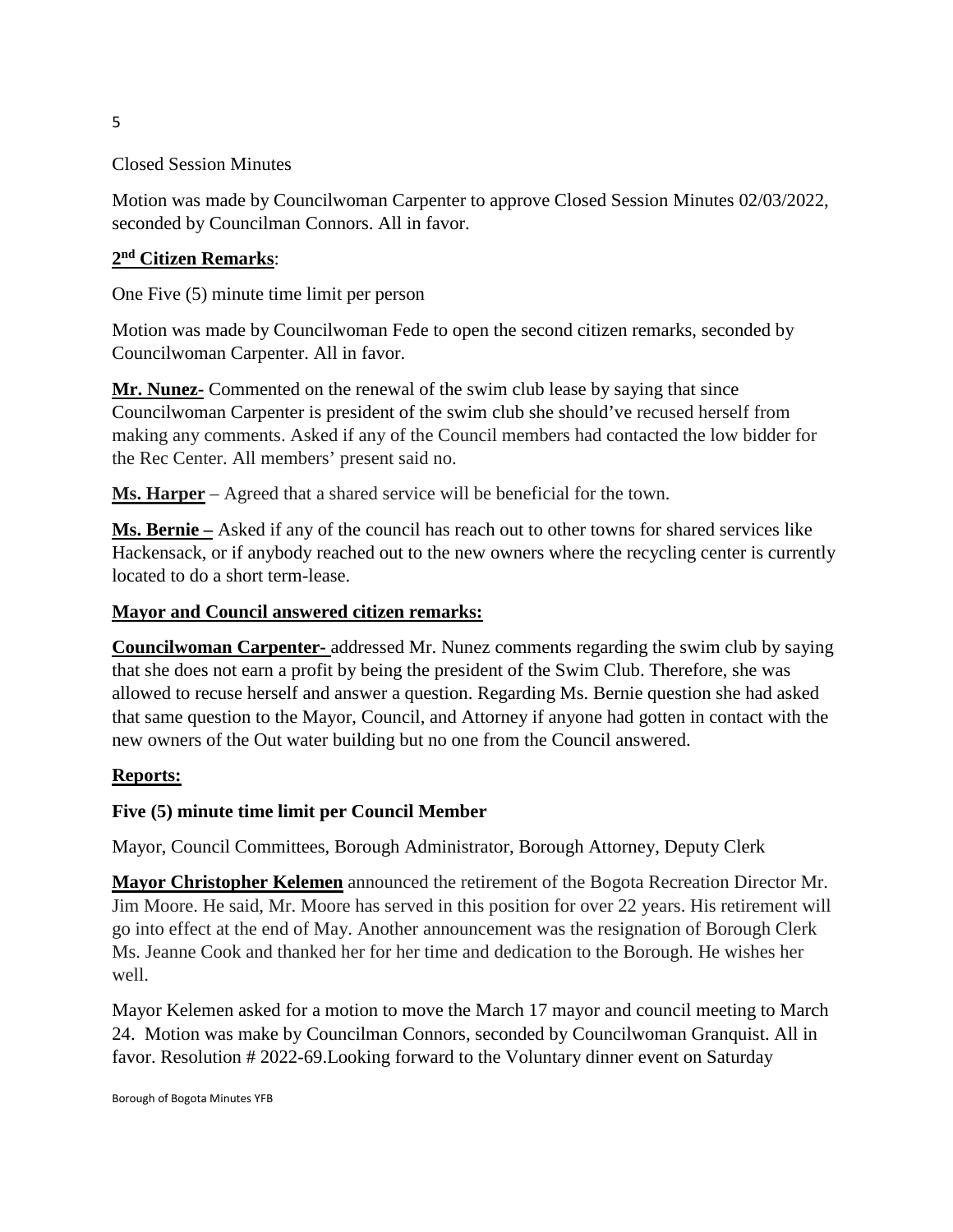**Councilwoman Granquist**- Thanked DPW workers for their great job. The rescue squad has a new member. He will be added to the roster once his background check has been completed.

Rescue will be participating in the Bergenfield St. Patrick's Day parade scheduled for March the thirteenth at 2 PM. As far as the shared services, they are trying to set up a meeting with Ridgefield Park to go over their proposal.

**Councilman Connors**- He reported that BACSA had a meeting and it was great. No Board of Education meeting. He said there are plans for more educational outreach to the community.

The rec basketball has finished, and there will be trophy presentations this coming Friday night and Saturday.

**Councilwoman Carpenter** –For the county no report. For financing grants, the town received from FEMA \$23,000 for hurricane relief. Thanked millennium for their assistance. She added that J. E. C. Grant to help with the Fireman's Park. Received \$15,000 and then an additional \$51,000 plus.

**Council President Murphy-** Was unable to make it to the Planning and zoning meeting, however Councilwoman Fede will be able to provide a report on it. Had a personnel meeting with Councilwoman Fede and the administrator to advertisement for a permanent administrator. This advertisement is posted. Thanked the administrator Mr. Hynes for keeping them informed regarding the administrator position. She asked for a motion to advertise for a new recreation center director, and to add a bachelor's degree as a qualification. Motion made by Council President Murphy to advertise for the recreation director position, seconded by Councilman Connors. All in favor. Resolution number 2022-64.

**Councilman Robbins-** The Fire Department is following up with the DPW superintendent about the roof, repair and heating issues at Hose 2, and Mr. Kohles will be checking on their boiler. The Fire Department has also started to update their computer system with info share. They are updating all of their ID's for the current year, and they have applied for 5 members to attend a seminar called Defensive Aerial Operator, which is hosted by Leonia on the 5<sup>th</sup>. Looking forward to the event on Saturday.

**Councilwoman Fede-** She said that there was a discussion on the need to repair the Garden beds. Several were repaired last year and over time, they're starting to work on that, and also the rain barrels. The paints pretty much peeled but the barrels are in good shape, so they need to be refurbished. They talked about having an Arbor Day ceremony through the fifth grade poster contest. Also discussed green fair, and a Styrofoam drive to recycle Styrofoam, and then generally plan shred day. Thanked Ms. Cruz, whose a graphic designer on the Environmental Commission, she prepared the placard that's needed for the appliances. Police Auxiliary attended a meeting with the State police and the county coordinator. There are changes to the police auxiliary program. A ceremony to administer the oath to the 2 new sergeants will be held in the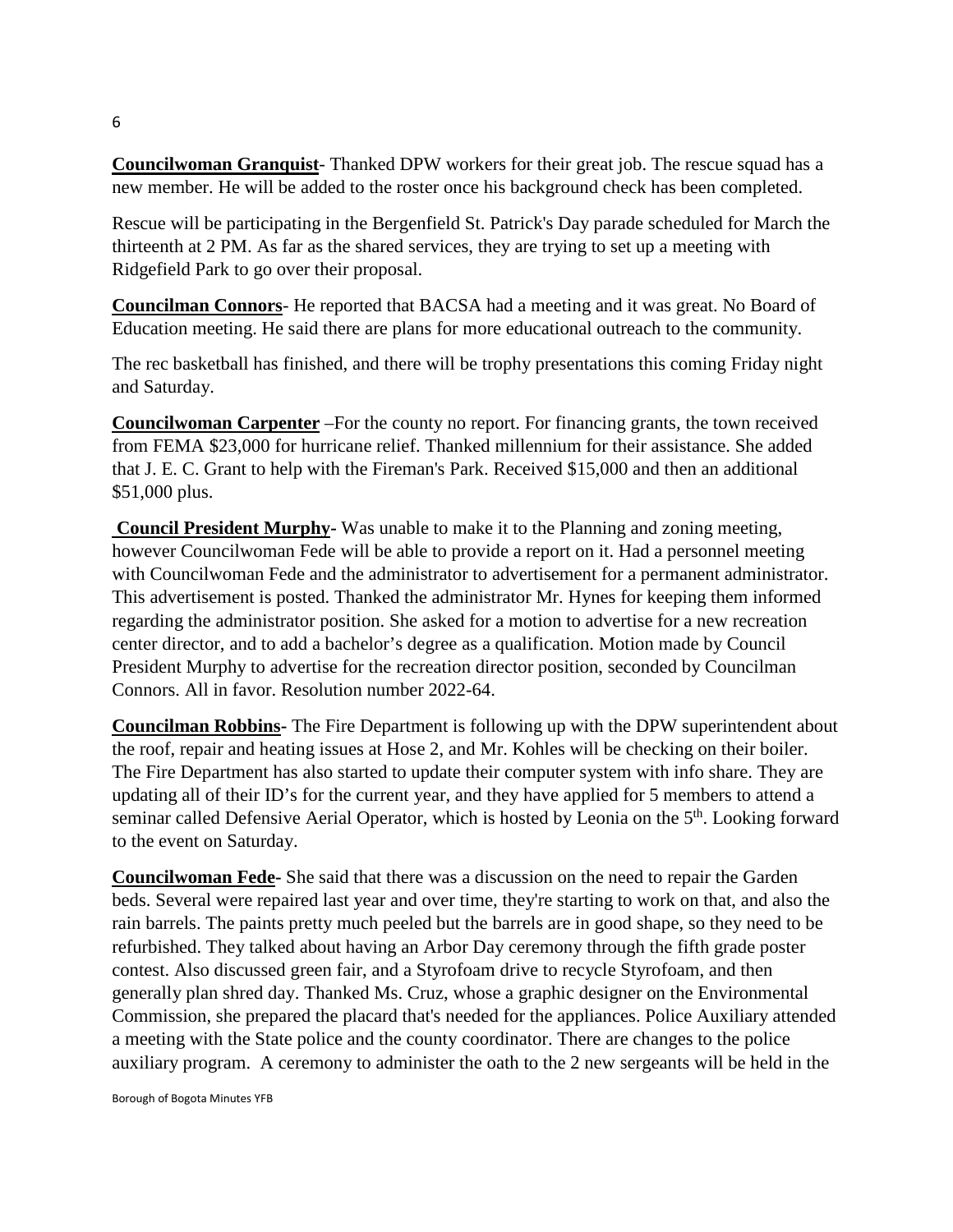future. Thanked the Council for passing the Lieutenant ordinance. She received notice that Bogota has been awarded Tree City, U.S.A. Certification. The Borough has 20 or 21 years Tree City U.S.A.

**Administrator Hynes-** Administrator position has been published in the New Jersey classifieds, the New Jersey League and in the Borough website.

**Borough Attorney Betesh-** A copy of the police radio contract will be finalized and put in final form to be signed by next week. Received a copy of the deed restriction for the newest building that's been constructed at the Atwater site. This is the building located at 3000 West Fort Lee Road. Additionally, a resolution will be added to the next agenda to authorize the Mayor to sign off on the deed. This is part of the Borough's affordable housing obligations that the Atwater building.

Motion made by Councilwoman Carpenter to go into closed session, seconded by Councilman Robins, all in favor. 9:45pm

## **Closed Session:**

Motion made by Councilwoman Carpenter to go back to open session, seconded by Council President Murphy, all in favor.

Re-Development

Personnel – Clerk position/Recycling coordinator

Litigation

Attorney-Client

Motion was made by Councilman Connors to approve Ms. Yenlys Flores-Bolivard as Acting Borough Clerk, accordance with the provisions of 40A:9-133A. Seconded by Councilwoman Carpenter. All in favor. Resolution number 2022-61

Motion was made by Councilwoman Carpenter to transfer the Registrar of Vital Statistics position, and the Secretary to the Shade Tree Commission positions to Ms. Flores-Bolivard in her new position as Acting Borough Clerk. Seconded by Council president Murphy. All in favor Resolution number 2022-62

Motion was made by Councilwoman Council President Murphy to advertise for the Recreation Director position, seconded by Councilman Connors. All in favor. Resolution number 2022-64.

Council President Murphy made a motion to approve the posting of an advertisement to fill the position of Deputy Clerk. Seconded Councilman Carpenter. All in favor. Resolution number 2022-65